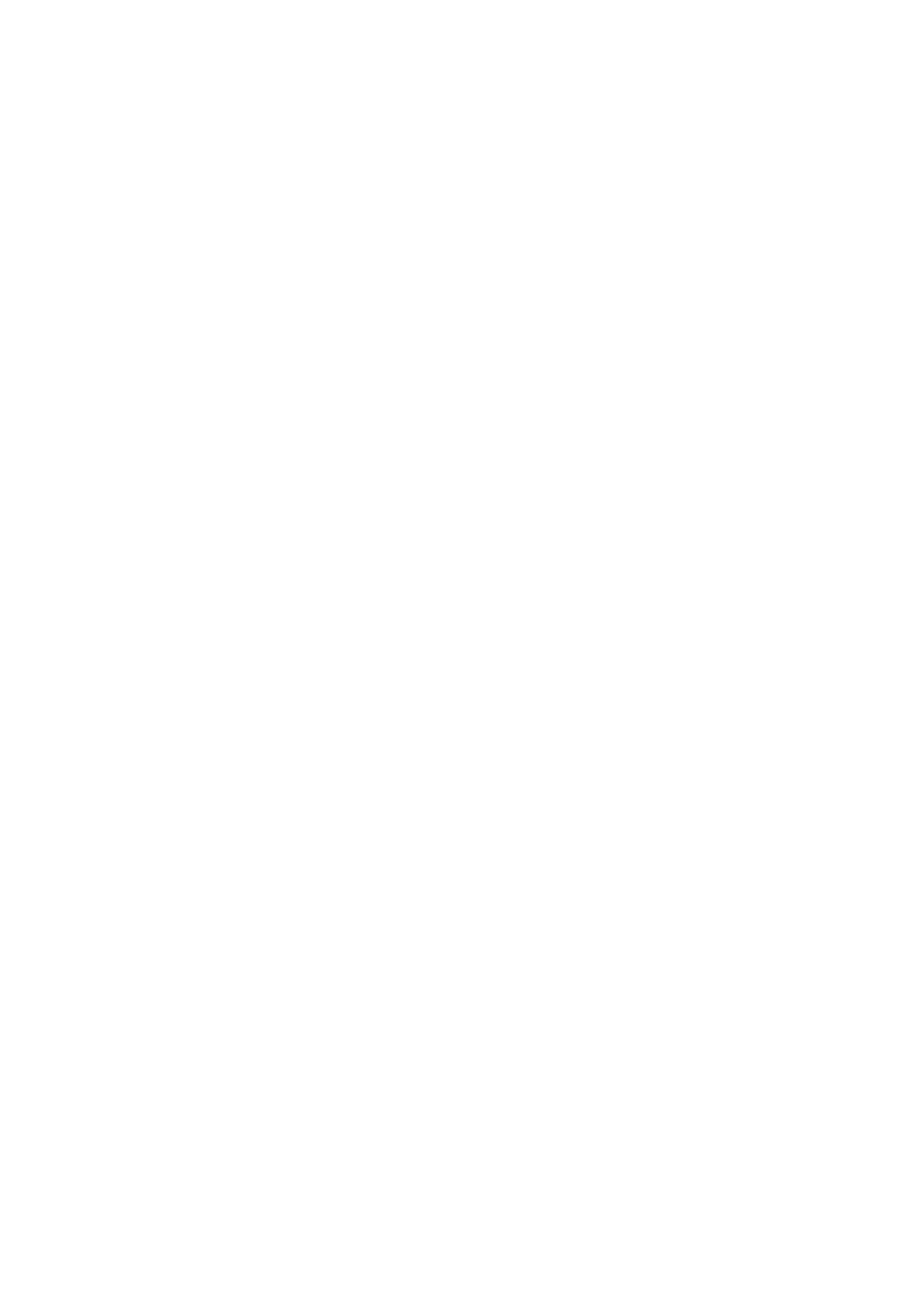





## CanCom® **Multi module Analog/Digital** *ID21-24*

The module is moulded in a stable aluminium housing. The result is a hermitically sealed module that is resistant against the hard stresses in mobile environment that includes moisture and vibrations. The module is programmed with **CanPro** V3.xx or V4.xx.

- CAN bus connection for programming and connection to other  $Cancom<sup>°</sup>$  products.
- 8 Analog inputs 0-5V, and  $+5V$  supply and connection in a circular connector on the module.
- 20 digital outputs whereof 2 can be configured as PWM outputs with increase/decrease function.
- 2 of the outputs can also be set as digital inputs.
- 3 Digital inputs, also for measuring frequency 0-255Hz

| Artikel nummer   | <b>ID</b> Serie |  |    | IE |
|------------------|-----------------|--|----|----|
| Art nr: 80-45700 | $ID$ 21-24      |  |    | 24 |
| Art nr: 80-45702 | ID 16-19        |  | 18 | 19 |
| Art nr: 80-45703 | $ID 9-12$       |  |    |    |
| Art nr: 80-45706 | ID 22-23        |  | 23 |    |

The module is available with various ID as below: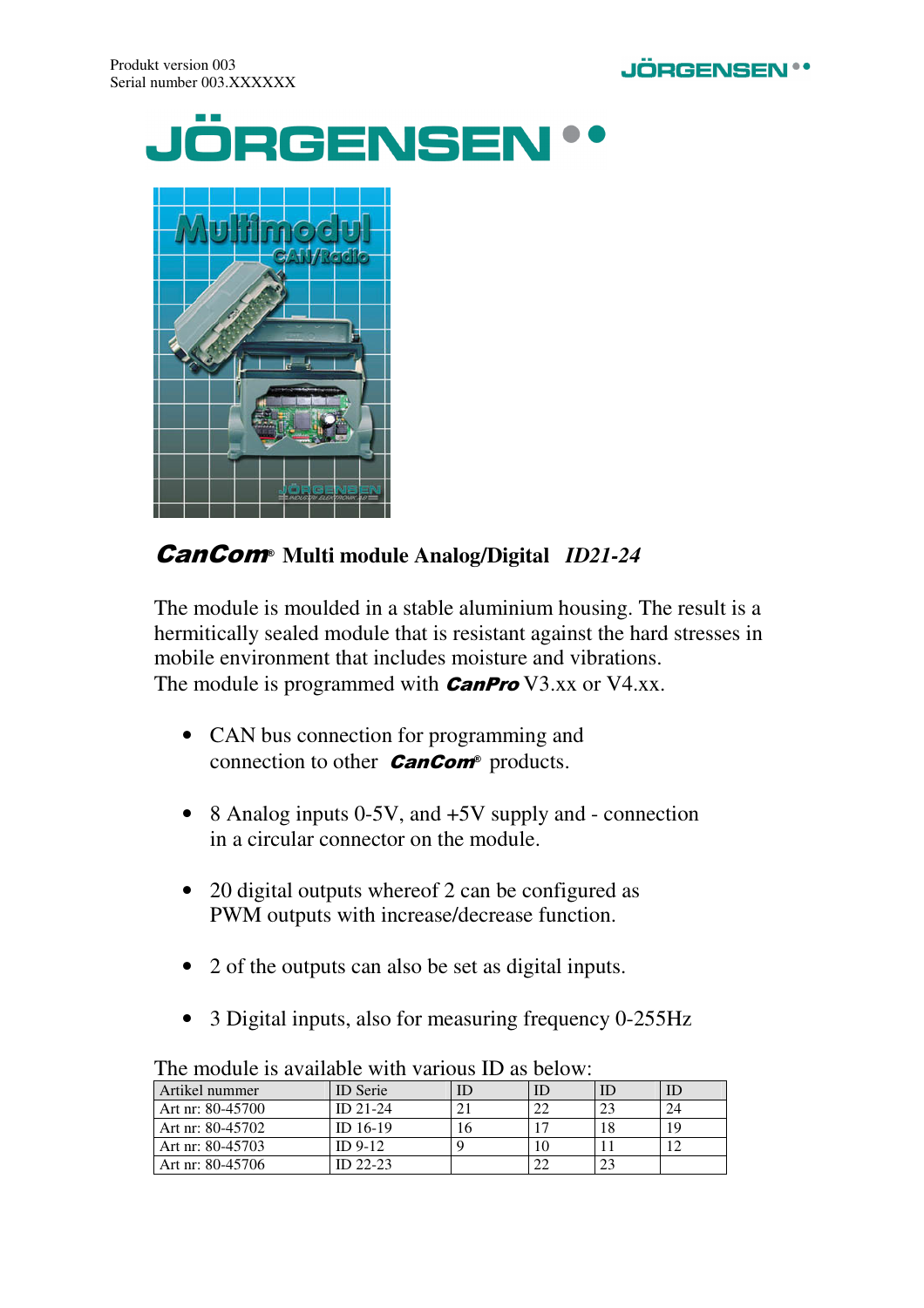

# IN / OUT puts on *CanCom*® Multi module

Below is information about ID 21-24, but using the table above, this can easily be translated into other ID.

**Module id 21:** (alt ID16 alt ID9) Analog inputs 0-5V\* 8bit Circular connector Pin 1: Analogue in 1 0-5V Circular connector Pin 2: Analogue in 2 0-5V Circular connector Pin 3: Analogue in 3 0-5V Circular connector Pin 4: Analogue in 4 0-5V Circular connector Pin 5: Analogue in 5 0-5V Circular connector Pin 6: Analogue in 6 0-5V Circular connector Pin 7: Analogue in 7 0-5V Circular connector Pin 8: Analogue in 8 0-5V Circular connector Pin 10: +5V supply for analogue inputs (max 50mA) Circular connector Pin 11: - for analogue inputs

*\* (To measure 0-10V connect 52Kohm in series with current analogue input) \* (To measure 0-30V connect 220Kohm in series with current analogue input)*

| <b>Module ID 22:</b> (alt ID17 alt ID10) |                |                             |                |               |       |                |       |       |
|------------------------------------------|----------------|-----------------------------|----------------|---------------|-------|----------------|-------|-------|
| OUT (I/O):                               |                | 2                           | 3              | 4             | 5     | 6              |       | 8     |
| IN:                                      |                |                             | 3              |               |       |                |       |       |
| Module pin:                              | $\overline{2}$ | $12^{1}$                    | $14^{1}$       | $\mathcal{F}$ | 4     | 5              | 6     |       |
| <b>Module ID 23:</b> (alt ID18 alt ID11) |                |                             |                |               |       |                |       |       |
| OUT (I/O):                               |                | 2                           | 3              | 4             |       | 6              |       | 8     |
| Module pin:                              | 8              | 10                          | 11             | 13            | 15    | 16             | 17    | 18    |
| <b>Module ID 24:</b> (alt ID19 alt ID12) |                |                             |                |               |       |                |       |       |
| OUT (I/O):                               |                | $\mathcal{D}_{\mathcal{L}}$ | 3 <sup>4</sup> | $4^4$         | $5^2$ | 6 <sup>2</sup> | $7^2$ | $8^2$ |
| IN:                                      |                |                             |                |               | 5     | 6 <sup>3</sup> | 7     |       |
| Module pin:                              | 19             | 20                          | 21             | 22            | 9     | 23             | 24    |       |

#### **+ 10-30V Pin 1 in the 24 pole connector**

**- Earth terminal in the 24 pole connector (GND)** 

(- is also connected to the modules housing, if galvanic separation is required an isolation kit can be ordered)

- $1 =$  Selectable as in or output.
- $2^2$  = 5, 6 7, 8 has no physical outputs, but they can be configured as outputs if you want to use these as "bus flags".

- $3 =$ This input cannot be used as frequency input.
- $4 =$ The outputs can be used as PWM with INC/DEC function (see special page)
- Module 22-24 have 32 internal flags each.
- Load, Max 2A / output, but not over 10A totally for the whole module..
- The outputs are protected against overload and short circuit.
- The module is terminated with  $1,5k\Omega$  internally.

#### Power supply and CAN signals are connected to the **4-pole Hirschmann connector**

- **1** CAN HI
- **2** CAN LOW
- **3** + 10-30VDC
- **4** (GND)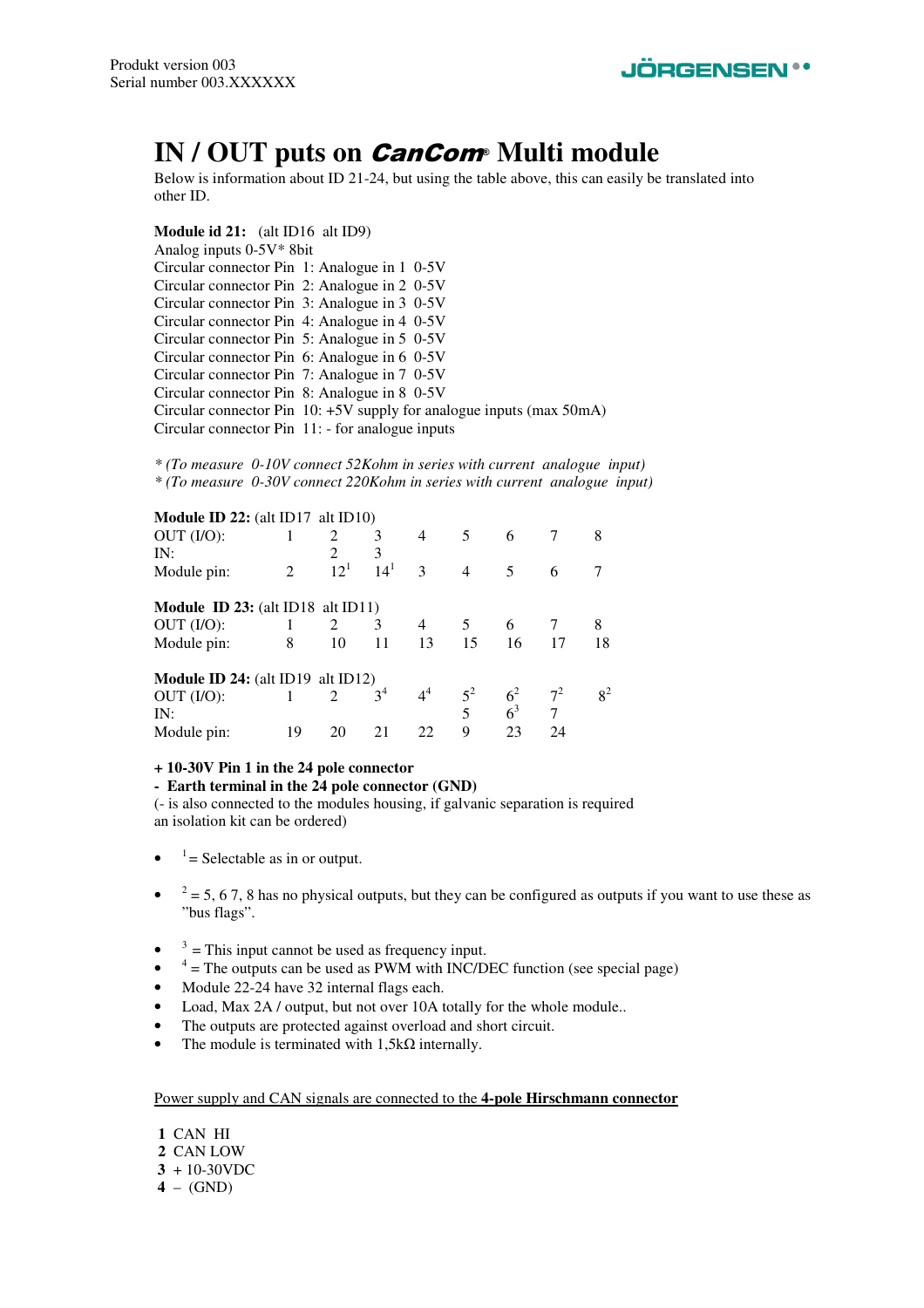

#### **INC/DEC PWM function in Multimodule V3.xx**

In module address 24 2 outputs can be chosen as PWM outputs by specifying these as –Not connected – in the module configuration.

| Module ID 24:<br>OUT (I/O):<br>IN:                                |    |    |    |    |   |    |  |
|-------------------------------------------------------------------|----|----|----|----|---|----|--|
| Pin:                                                              | 19 | 20 | 21 | 22 | 9 | 94 |  |
| Mot Connected <mark>↓</mark><br>1/03<br>-Not Connected ♥<br>1/0.4 |    |    |    |    |   |    |  |

If Digital in, Digital out or Frequency counter is chosen, output 3 and 4 and flags 27-32 will work as usual. (The PWM function is disconnected).

The flags can be programmed with the modules inputs, radio inputs, timer, follow, set etc. The PWM frequency is 150 Hz (not adjustable).

Version 3.40 and later has a built-in boot-loader, which means that it is possible to update the Multi modules operating system through the CAN-bus with CAN-interface version 3.4 or later.

The outputs is controlled from following **flags** in module address 24

When the conditions in flag 27 is valid, the flags value will correspond to the Max value in % of 255. Example: The value 200 corresponds to  $78,4%$  PWM (200/255 $*100$ )

When the conditions in flag **28** is valid, the flags value will correspond to the start value in % of 255. Example: The value  $50$  corresponds to 19,6% PWM (50/255\*100)

When the conditions in flag **29** is valid, the flags value will correspond to the Z-tolerance in % of 255. Example: The value  $\underline{10}$  corresponds to 3,9% (10/255\*100)

When the conditions in Flag 30 is valid "the comparison point" is moved to origin with or without ramp down according to the value in the flag. The ramp down can be set to a value between 0-255. 0=live stop without ramp down,  $255 = 25.5s$  ramp down (from 100% output to 0).

When the conditions in Flag **31** is valid "the comparison point" move against pin 21, with the speed that is chosen through a constant value. The PWM signals actual level is kept when the condition is no longer valid.

The speed is 25ms, and the resolution for each PWM output 3060 steps. 3060/constant value\*0.025 = rise/fall time in seconds from min value to max value *Example: Constant value 1 = 3060 / 1 x 0.025 = 76.5 seconds rise/fall time Constant value 8 = 3060 / 8 x 0.025 = 9.5 seconds rise/fall time Constant value 50 = 3060 / 50 x 0.025 = 1.5 seconds rise/fall time* 

When the conditions in Flag **32** is valid "the comparison point" move against pin 22, with the speed that is chosen through a constant value.

The PWM signals actual level is kept when the condition is no longer valid.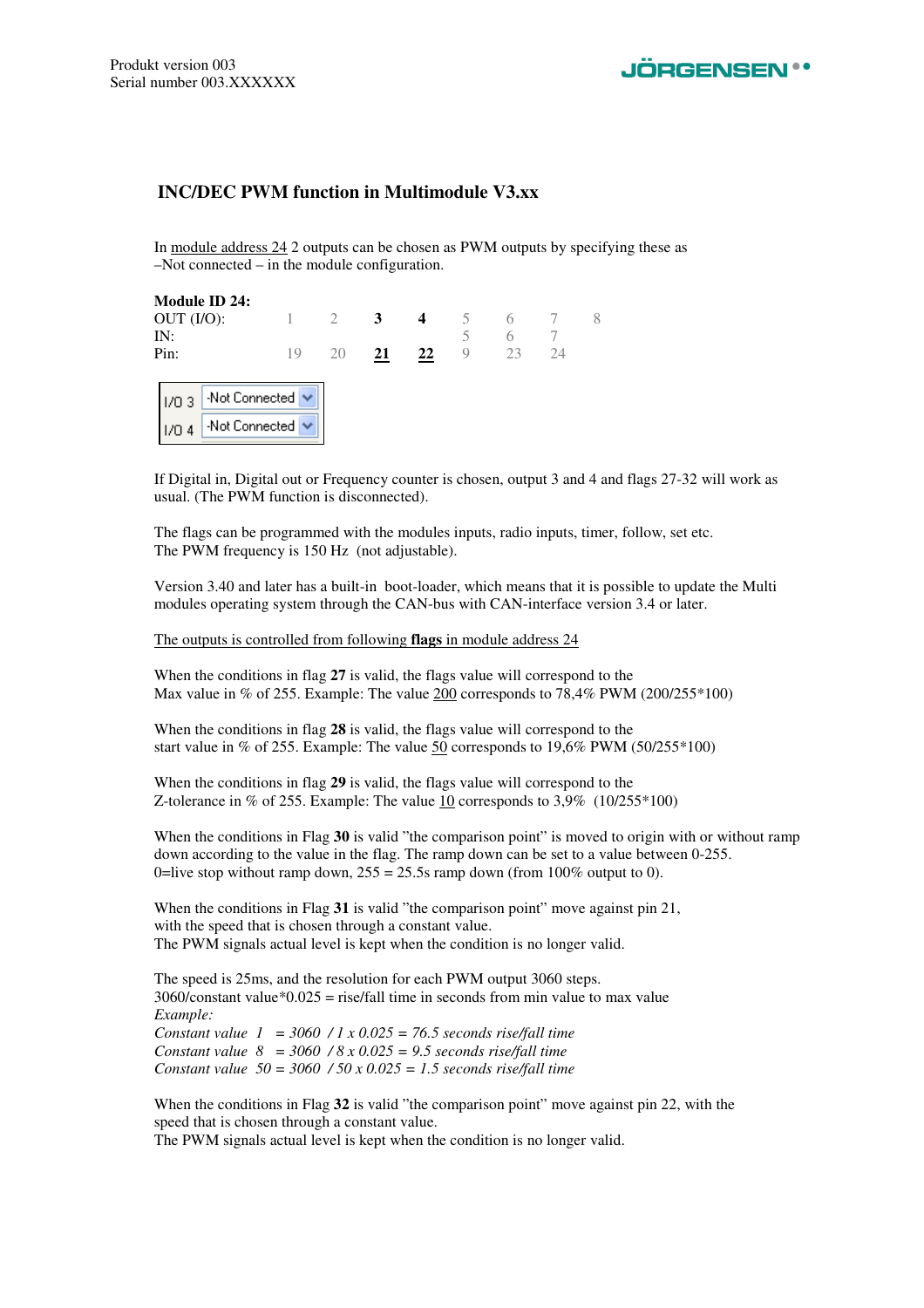



### **SPECIAL FUNCTIONS (fromV36)**

#### **Funktionen SIM (simulate module) i ID 23**

The function SIM can be used to send out eight flags from ID 23 on the bus with optional ID.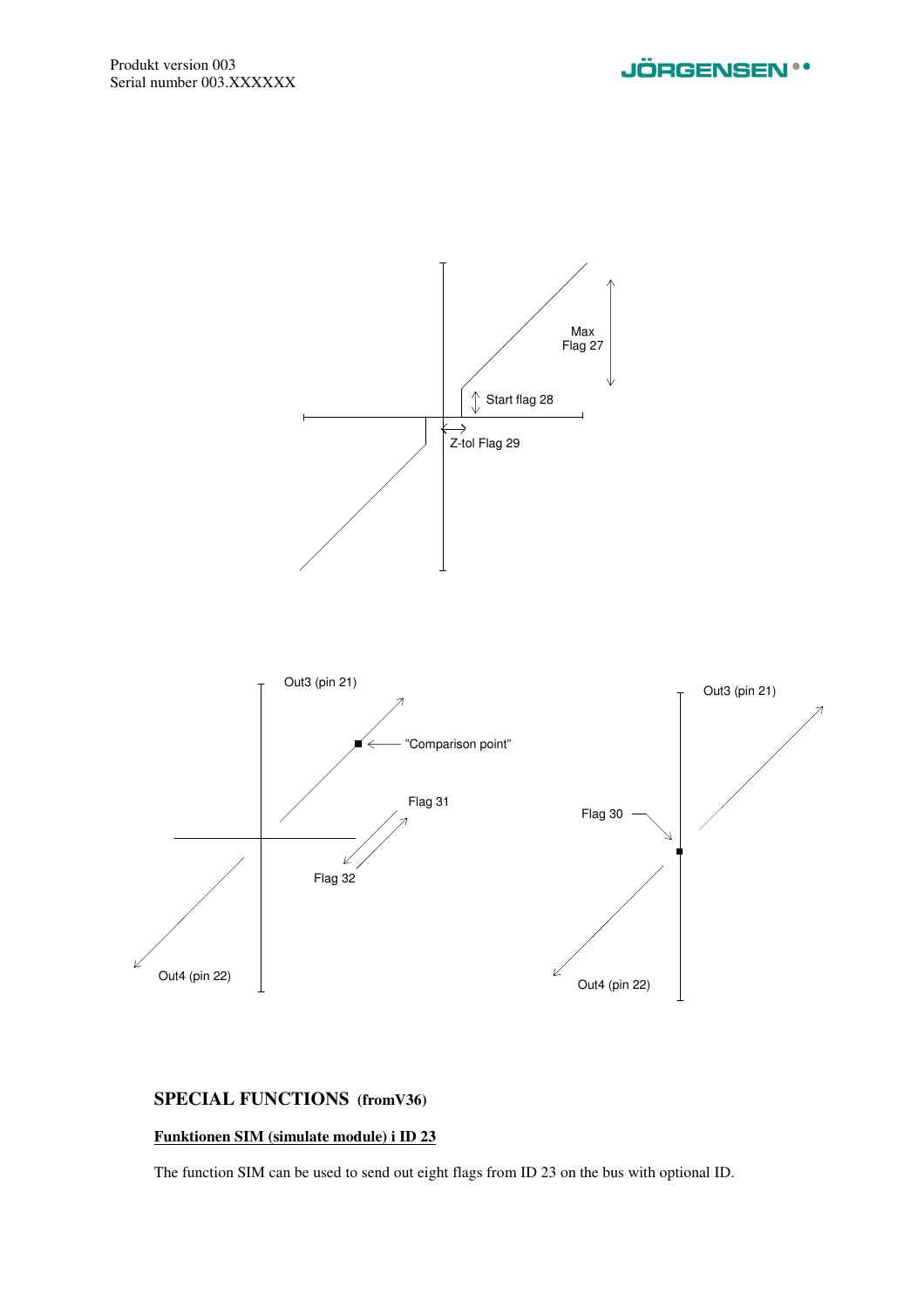

To activate the function write the following in the comment for the module with ID 23: ¤SIM,*ID*,*FL* where *ID* is the ID you want the flags to get (01-25). Always written with two numbers and where *FL* is the first flag (of eight in a row) you want to send out (01-25). Always written with two numbers.

Example: Flag 5 and forward you want on ID 9. Put in ¤SIM,09,05 in the comment for the module. Then flag 5-12 will be sent out on ID 9 port 1-8.

#### **Function COUNT in ID 23 Flag 20 & 21**

Flag 20 can be used as up-counter for example for counting numbers or at sequence programming. Each time the flag is true, the flags value is increased with 1 (after 255 the counter is set to 0).

**Resetting:** When flag 21 is true the counter in flag 20 is set to zero. The function is activated by writing COUNT in the comment for flag 20. The counter always starts with 0 after power-up.

A timer on 0,2s is recommended as last instruction in Flag 20 to prevent that the counter counts due to contact bounces from inputs or when the logical conditions is time critical in the sequence programming.

Example below: The counter is increased when input  $ID22:2 = 1$  and is set to zero when input  $ID22:3 = 1$ or the counter is bigger than 25, and an example where the sequence counter is limited to max 10. Take notice of the SIM-function in the comment for the module, which put the counter on the bus in ID1:1.

Up-counting is done with the conditions in Flag 20

|            | Output conditions                                      |                                                                               |
|------------|--------------------------------------------------------|-------------------------------------------------------------------------------|
| Module     | 23 Digital module \$SIM,01,20<br>$\checkmark$          | Flag Comment                                                                  |
| OutPort    | 20 Internal flag COUNT UP<br>$\checkmark$              | Analyse buss                                                                  |
| Conditions |                                                        |                                                                               |
|            | Comment<br>ID<br>Type                                  | Comment<br>I/O Type                                                           |
| Active if  | 22 Digital module<br>$\checkmark$<br>module            | 18<br>$\overline{\mathbf{v}}$<br>port $E$ 2 Digital in<br>$\checkmark$<br>$=$ |
|            | $\ddot{\phantom{0}}$<br>$\checkmark$<br>module<br>port | ٧<br>$\checkmark$<br>$\checkmark$<br>is                                       |

As above, but the counter does not count higher than 10.

|            | Output conditions |                                               |              |                                            |                         |
|------------|-------------------|-----------------------------------------------|--------------|--------------------------------------------|-------------------------|
| Module     |                   | 23 Digital module \$SIM,01,20                 | v            | Flag Comment                               |                         |
| OutPort    |                   | 20 Internal flag COUNT UP                     | $\checkmark$ | ٤à                                         | Analyse buss            |
| Conditions |                   |                                               |              |                                            |                         |
|            |                   | ID<br>Comment<br>Type                         |              | 170<br>Comment<br>Type                     |                         |
| Active if  | module            | 22 Digital module<br>v                        |              | 1S<br>port E 2 Digital in<br>v<br>$\equiv$ | $\mathbf{v}$            |
| 0R         | v<br>module       | $\checkmark$<br>23 Digital module \$SIM,01,20 | port         | 20 COUNT UP<br>٧<br>$=$<br>is              | 10<br>v<br>$\checkmark$ |
| <b>SET</b> | module            | Constant Value<br>v                           | port         | $=$<br>is                                  | 1<br>$\checkmark$       |
|            | v<br>module       | $\ddotmark$                                   | port         | ٧<br>is                                    | $\vee$<br>$\checkmark$  |

Resetting is done with the conditions in Flag 21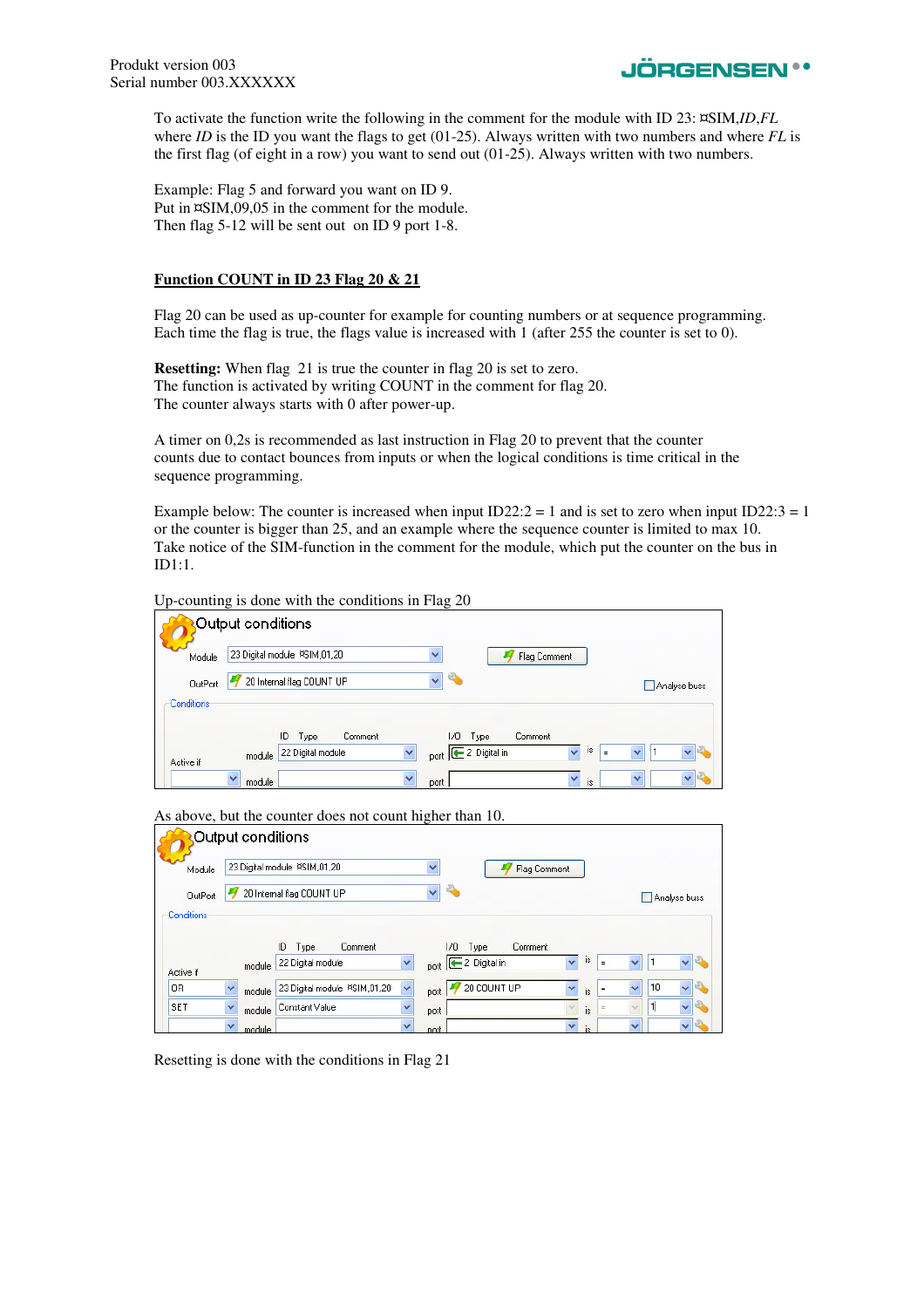

|                   | Output conditions                                                                                                                          |              |
|-------------------|--------------------------------------------------------------------------------------------------------------------------------------------|--------------|
| Module            | 23 Digital module RSIM, 01, 20<br>$\checkmark$<br>Flag Comment                                                                             |              |
| OutPort           | $\checkmark$<br>21 Internal flag COUNT ZERO                                                                                                | Analyse buss |
| <b>Conditions</b> |                                                                                                                                            |              |
|                   | 170<br>ID<br>Comment<br>Comment<br>Type<br>Type                                                                                            |              |
| Active if         | is<br>port <b>E</b> 3 Digital in<br>v<br>22 Digital module<br>v<br>$=$<br>module                                                           |              |
| 0R                | $\frac{1}{2}$ 20 COUNT UP<br>23 Digital module PSIM, 01, 20<br>$\checkmark$<br>$\checkmark$<br>v<br>$\mathcal{P}$<br>is<br>module<br>port. | 25<br>▽      |
|                   | $\checkmark$<br>v<br>is<br>module<br>port                                                                                                  | $\checkmark$ |

#### **Instruction for installation:**

#### **Assembly:**

The module can be assembled in any optional position. When installing the module, the casing of the module shall have good electrical contact with the base frame of the vehicle.

#### **Electrical installation:**

Secure the module with maximum 10 Ampere fuse. The connectors is made for maximum 16 Ampere. The module has built-in CAN termination.

#### **Other:**

The module is hermetically moulded in PUR. The enclosure is made of powder coated aluminium. The module enclosure is connected to GND.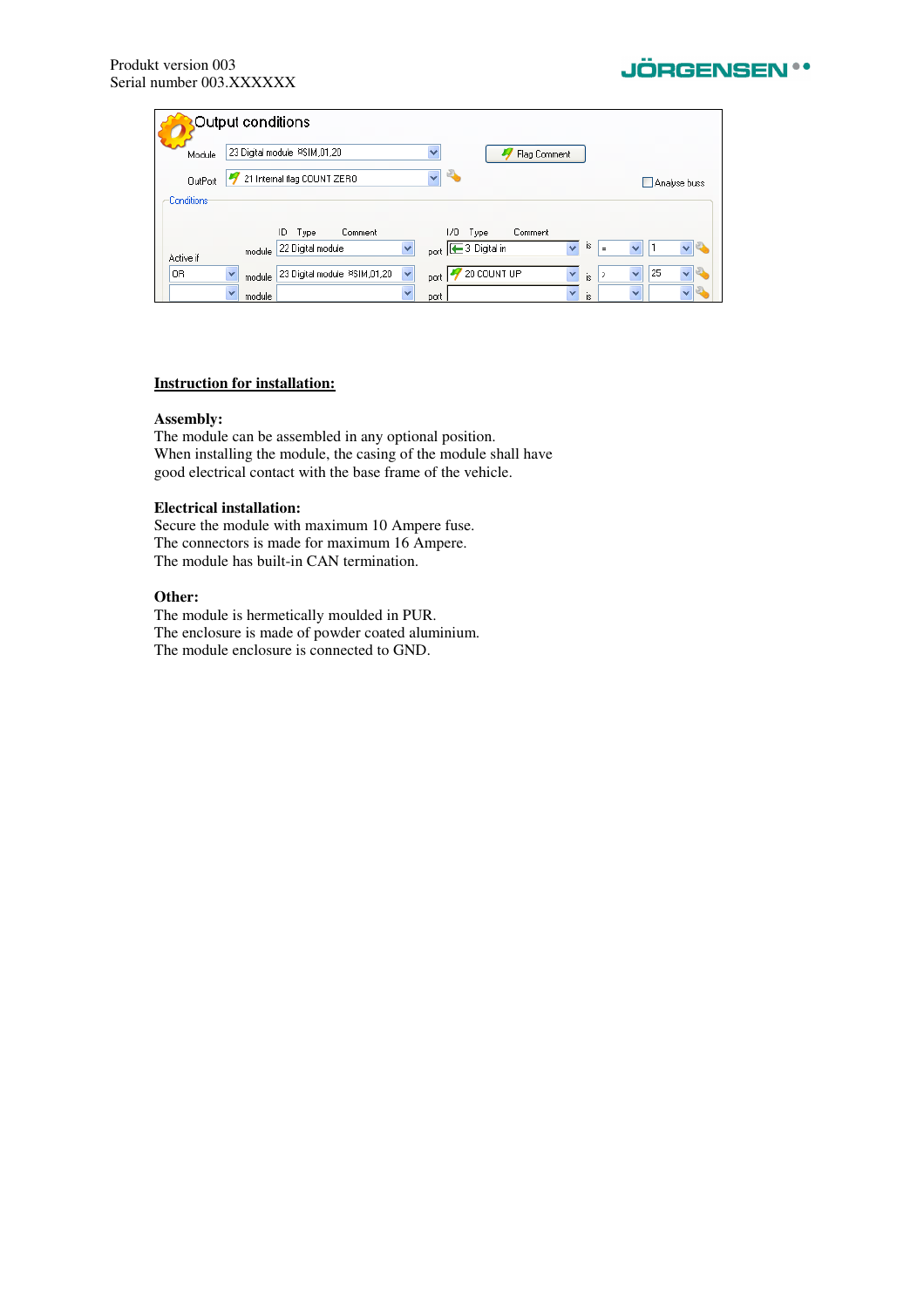



### **Declaration of Conformity according to the EMC directive 2004/108/EG**

**Försäkran om överensstämmelse enligt EMC direktivet 2004/108/EG** 

By signing this document the undersigned declares as manufacture that the equipment in question complies with the protection requirements of directive(s)

Genom att underteckna detta dokument försäkrar undertecknad såsom tillverkare att angiven utrustning uppfyller skyddskraven i rubricerade direktiv

## CanCom **Multimodule**

| EN 61000-6-4                 | <b>Radiated RF emission</b>    |
|------------------------------|--------------------------------|
| <b>CISPR 25:2002</b>         | <b>Conducted RF emission</b>   |
| EN 61000-6-2                 | <b>Industrial immunity</b>     |
| ISO 11452-5 (95/54/EG)       | <b>Stripline RF immunity</b>   |
| ISO 11452-2 (95/54/EG)       | <b>Radiated RF immunity 2</b>  |
| ISO 11452-2 (95/54/EG)       | <b>Radiated RF immunity</b>    |
| ISO 11452-2 (95/54/EG)       | <b>Radiated RF immunity</b>    |
| ISO 7637-3 puls 3a, 3b       | <b>Conducted transients on</b> |
| ISO 7637-2 puls1,2,3a,3b,4,5 | <b>Conducted transients on</b> |
| EN 61000-4-2                 | <b>ESD (4kV contact, 8kV)</b>  |
| EN 61000-4-8                 | <b>Magnetic field (50Hz 30</b> |

| EN 61000-6-4                 | <b>Radiated RF emission</b>                         |        |
|------------------------------|-----------------------------------------------------|--------|
| <b>CISPR 25:2002</b>         | <b>Conducted RF emission</b>                        |        |
| EN 61000-6-2                 | <b>Industrial immunity</b>                          |        |
| ISO 11452-5 (95/54/EG)       | <b>Stripline RF immunity</b><br><b>10KHz-200MHz</b> | 150V/m |
| ISO 11452-2 (95/54/EG)       | <b>Radiated RF immunity 200MHz-1GHz</b>             | 150V/m |
| ISO 11452-2 (95/54/EG)       | Radiated RF immunity 1GHz-4.2GHz                    | 125V/m |
| ISO 11452-2 (95/54/EG)       | <b>Radiated RF immunity 4.2GHz-18GHz</b>            | 50V/m  |
| ISO 7637-3 puls 3a, 3b       | <b>Conducted transients on signal lines</b>         |        |
| ISO 7637-2 puls1,2,3a,3b,4,5 | <b>Conducted transients on signal lines</b>         |        |
| EN 61000-4-2                 | <b>ESD</b> (4kV contact, 8kV Air)                   |        |
| EN 61000-4-8                 | Magnetic field (50Hz 30A/m)                         |        |

# $C \in$

## Jörgensen Industrielektronik AB

 Järnvägsgatan 1 535 30 Kvänum Sweden Phone +46 512 92229 Fax +46 512 92115 www.jorgensen-elektronik.se

22.09.2008

*clfodfi*e Yorgensen